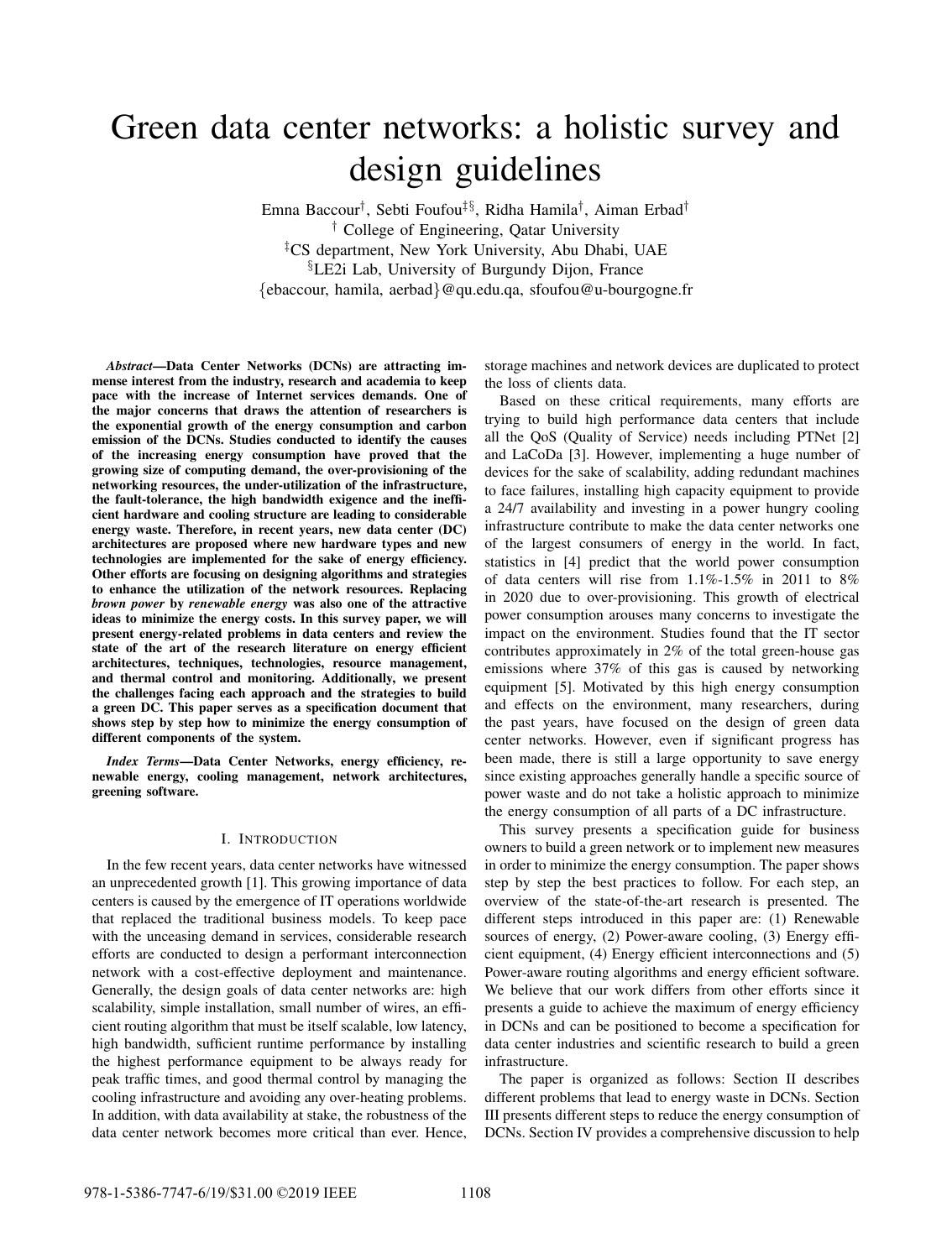

Fig. 1: Steps to green data center networks.

the business owners to adopt an effective strategy to green their networks adequately with their budget and QoS requirements. Section V concludes the survey paper.

# II. DCN PROBLEMS LEADING TO ENERGY AND COST INEFFICIENCY

Before conceiving a strategy to optimize the energy, we will understand, in this section, different obstacles that hold the network from being green.

## *A. Use of brown energy*

Most of the energy consumed by DCs comes from coal burning, carbon-intensive sources, etc. Such energy produced from fossil-based-fuel is called *brown energy*. This type of energy costs the 24/7 available network billions of dollars annually. Unfortunately, the cost of energy is not the only problem for DC executors. In fact, consuming *brown energy* contributes in carbon emission and climate change as a single server can emit a carbon footprint similar to a sport vehicle. If continuing with the same rate of energy utilization, these billions of internet-connected devices could produce 3.5% of global emissions within ten years and 14% by 2040 [4]. This DC power consumption will double every four years [6].

# *B. Inefficient management of cooling infrastructure*

A cost analysis described by *HP* and the Uptime Institute [7] showed that for most of data centers, 63% of the power is associated with cooling equipment. In fact, the compaction of the placement of computing hardware per unit area leads to a high cost related to the removal of heat dissipation. This problem is worsened by the adopted cooling approach. Indeed, the entire DC room is chilled by a constant temperature and the cooling machines are placed at fixed locations without taking into consideration the distribution of servers utilization and networking hardware that need special temperature.

## *C. Power-hungry equipment and architectures*

The DC architecture is the interconnection between servers and network devices including switches and routers. This interconnection requires a deep study and an extreme consideration [8] [9] to guarantee the scalability, performance, and a good latency. Typical data centers use enterprise class equipment. These equipment are used to provide extremely stable and expandable environment. However, such hardware are very expensive and consume a large amount of energy [8].

# *D. Underutilized network*

Servers utilization is one of the most important topics discussed for data center energy efficiency. In fact, studies conducted on DCNs traffics during different periods and times showed that the network utilization varies depending on the period of usage (holidays, working days, weekends, mornings, nights, etc.). Observations also showed that data centers operate only at 5% to 25% of their maximum capacities most of the time [10] [11]. This is explained by the fact that hundreds and even thousands of servers/switches in a data center, are powered on 24/7, waiting to receive or process data. In addition, data center operators plan the capacities of servers to be able to handle peak annual traffic such as Black Friday. For the rest of the time, the servers can stay unused (idle). This idle state is causing a huge waste of energy since a server consumes up to 70% of its peak power while being unused [10]. In addition, it has been noted that several interconnections implement a huge number of devices to guarantee scalability, fault-tolerance and high bandwidth, which contributes to the energy wasting.

## III. STEPS TO GREEN DATA CENTER NETWORKS

In this section, we will describe different steps (summarized in Figure 1) that can be followed to solve the problem of power inefficiency. By considering these steps, a holistic strategy to deal with all sources of energy waste is applied.

## *A. Step 1: The choice of energy source*

Choosing the right energy source is not only related to reducing the electricity bills but also to reducing the carbon footprint and waste landfills. In this context, industry and research gave a great interest to study the implementation of green sources of energy (solar, water or wind energy) that replace the *brown energy*.

*1) Big companies and green sources of energy:* Several big companies are motivated by the use of green sources of energy in their data centers including *Google* and *Microsoft*. For example, the goal of *Google* DCs was to achieve a *carbon free* energy. This means to empower all users with a cheap and clean source of energy. In this context, *Google* invested \$2.5 billion in solar and wind projects to add green power to its grid, which made it the biggest purchaser of *renewable energy* in the world and contributed to reduce its energy use by 50%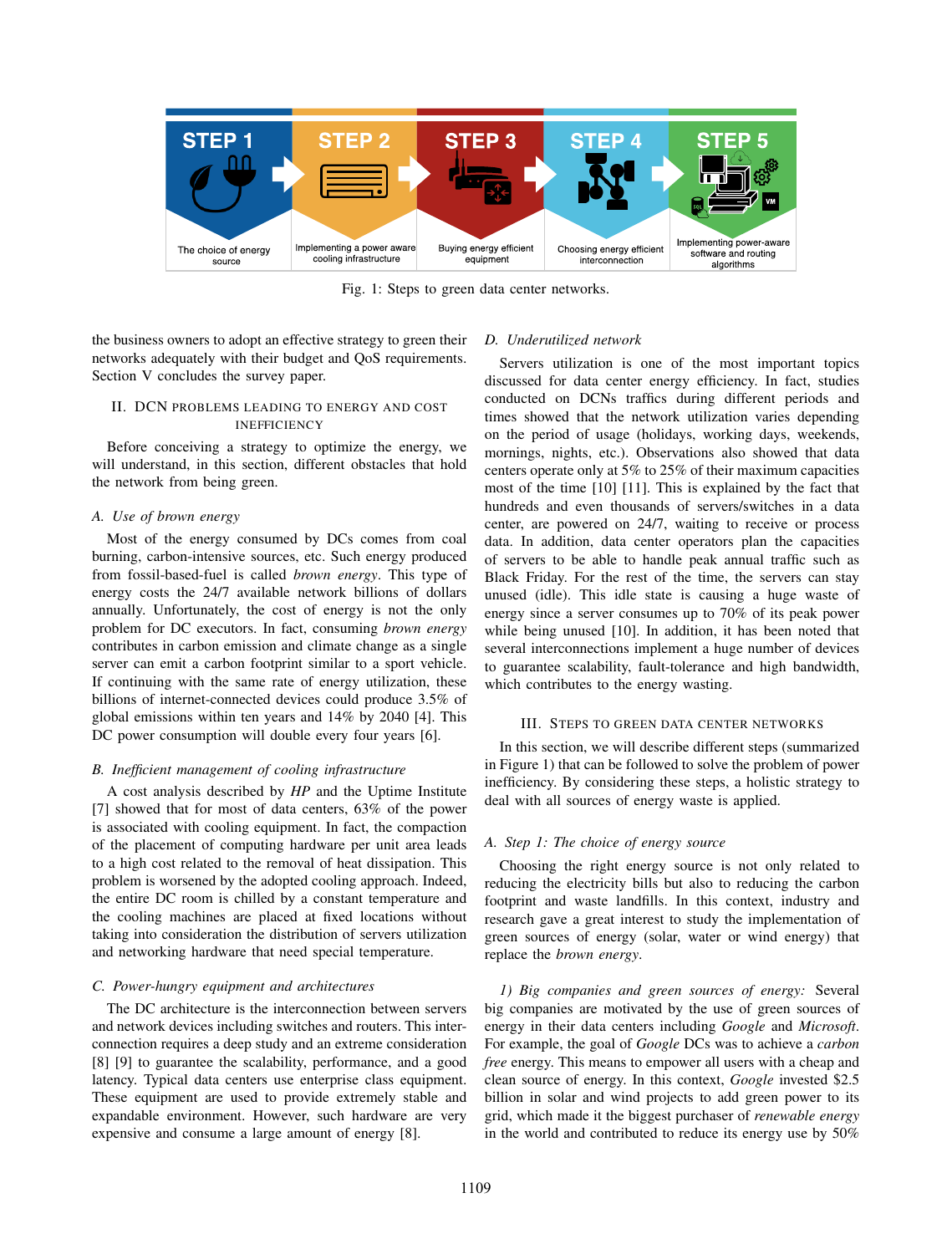compared to typical data centers. Google is now witnessing the results of its efforts by enlarging its use of *renewable energy* from 48% in 2015 to 61% in 2016 and 100% in 2017 [12]. *Microsoft* [13] owns also many data centers worldwide: USA, Europe and Asia. In order not to burden the world with more power consumption, *Microsoft* DCs are powered only by green resources of energy, since 2014. *Microsoft* is one of the biggest buyers of renewable energy in the world including buying 100 % of the energy produced by the Keechi project, purchasing 175 Megawatts of wind energy from the Pilot Hill Wind project and bringing 20 Megawatts of solar energy from Remington solar project [13].

*2) Using Green energy efficiently:* Using *renewable energy* contributes to reduce the electricity bills and the carbon emission. However, this energy depends essentially on the weather, which is not always favorable. In this case, the *brown energy* is indispensable. To maximize the use of clean energy and ensure that the system is continually operating, an approach to schedule the use of *renewable* and *brown energy* should be adopted. GreenSlot [14] is a job scheduler designed for DCNs to predict the quantity of solar energy to be available in the next days. Then, it schedules the execution of incoming jobs depending on the availability of the *renewable energy* and the cost of *brown energy*. If the *brown energy* should be used, the GreenSlot selects the time slot when the electricity is cheap. Otherwise, it delays the jobs to ensure that the green energy will be used as long as the performance deadlines are not violated. Greenware [15] described in Figure 2 is also a system that tries to maximize the use of green energy while respecting a certain budget: First, the system computes the budget of energy based on workload rate in previous periods. Then, based on the time-varying brown/green energy cost and the availability of *renewable energy* in worldwide DCs, GreenWare decides how to dispatch requests to different networks, having different energy prices, while respecting the QoS requirements. The Net-zero network [16] is another



Fig. 2: GreenWare.

proposal to exploit green resources efficiently. This concept consists of producing an amount of *renewable energy* per day equal to the same amount of energy to be used. Net-zero consists of 4 modules: predicting the future electricity demand, provisioning resources for the incoming workloads to meet the Net-zero goal using optimization algorithms, deploying the scheduled planning, and verifying the efficiency of different modules to address any error in the next plan.

#### *B. Step 2: Implementing a power-aware cooling infrastructure*

As mentioned previously, more than 60% of energy is consumed by the cooling infrastructure and a huge budget is dedicated to the removal of heat to the outdoors. Many big companies are adopting free methods for cooling including *Google*. In fact, cooling its huge buildings requires 30% to 70% energy use overhead. Hence, *Google* decided to rely on free cooling mechanisms such as cooling with air or water rather than electrical chillers. For example, *Google* DC in Hamina, Finland has a 450 meter (1500 feet) long underground tunnel running into the Baltic sea used for the cooling [12]. Authors in [17] have given the cooling issue a high priority by conducting multiple researches and testbeds. One of these innovations is the intelligent sensors placement for smart cooling. This approach proposes to add sensors that monitor the temperature in different parts of the data center rooms. the control system continually manages the state of the cooling system depending on the workload and the active machines. It also provides the amount of cooling where and when it is needed, which reduces the energy consumption according to the workload and the infrastructure. Another reason leading to energy waste in DCNs is the unexpected changes of the workload and the pick traffic load that happens sometimes and leads to overheat. To address this problem, Authors in [18] derived a temperature control strategy for DCNs environment. This strategy combines an *air-flow control* that is responsible for long term cooling decisions and a *thermal-aware scheduler* that controls the short-term temperature fluctuations caused by unpredictable workloads. These two controllers receive the information concerning the temperature in each rack, and assume that workloads can be allocated to any non-busy server. In this way, based on the temperature data, high workloads are not assigned to the same racks and unexpected temperature changes cannot occur as seen in Figure 3.



Fig. 3: Thermal-aware approach.

#### *C. Step 3: Buying energy efficient equipment*

To host a large number of servers accommodating a diversity of services without facing the problems of over-energyconsumption, energy efficient equipment should replace the energy hungry machines used in the typical data centers. The following types of technologies are tested in data centers and have proved to reduce the energy gain in the DCN: (1) Commodity network, (2) Wireless technology, (3) Optical technology. Hence, the next step to minimize the energy bills is to wisely choose the implemented hardware. In this section, we will describe some data center networks that use the aforementioned technologies.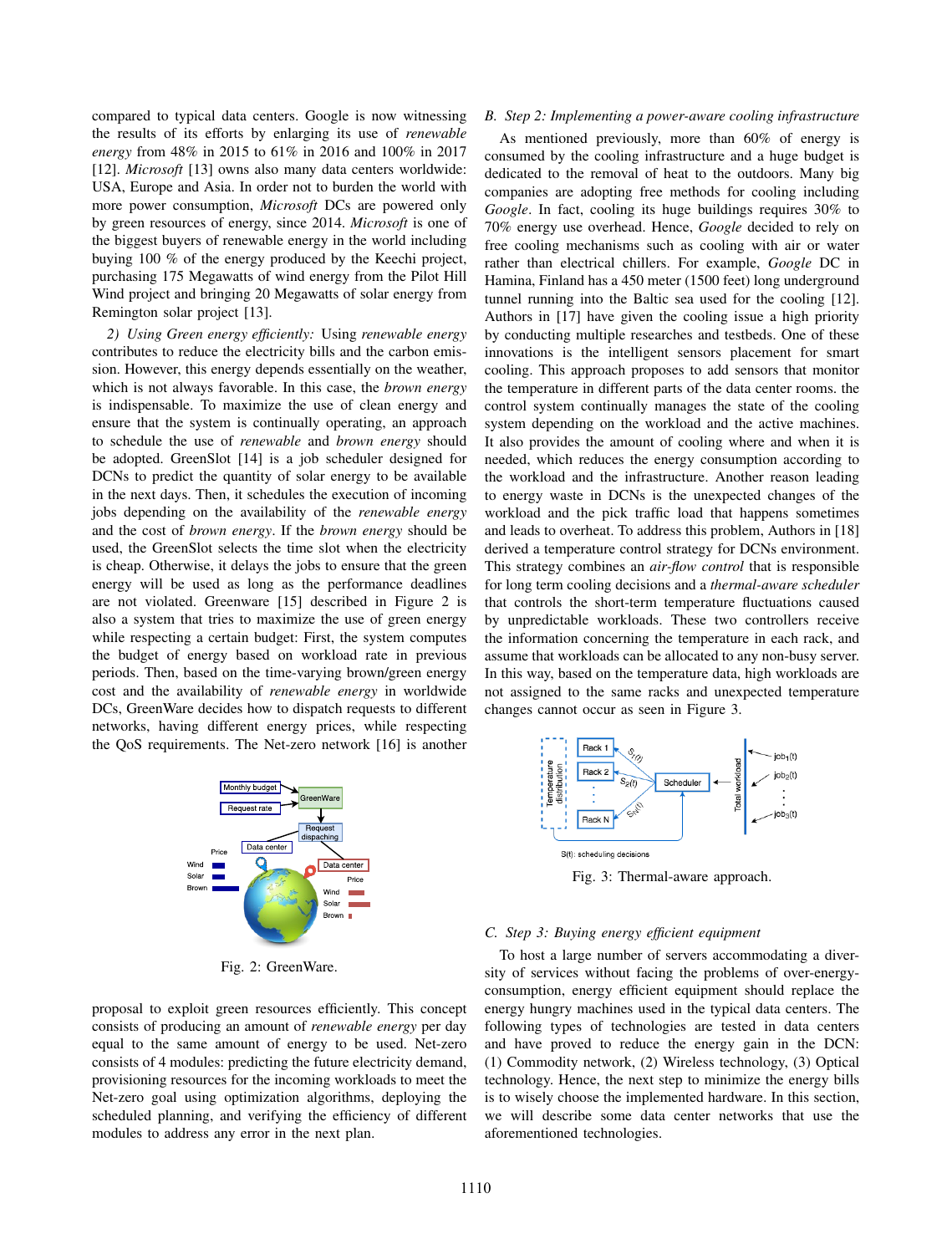*1) The use of commodity network devices:* The Three-tier data center is widely used in big data center companies [9]. Power-hungry enterprise-level switches are used in this kind of hierarchy because of their stability, reliability and security [8]. In response to this issue, several research efforts have been conducted to implement energy efficient devices (commodity network devices) instead of enterprise class hardware. Using commodity network switches contributes to reduce the cost, the energy consumption and the heat dissipation in the DC networks. Among these architectures, we can cite PTNet [19] and LaCoDa [3].

*2) Introduction of wireless technology:* Energy saving in data centers can be realized by implementing wireless technology, since it has been proved that the energy consumption of 60 GHz transceivers is minor [20]. In fact, the 60 GHz transceiver consumes up to 0.3 Watts [21] while the power consumption of a switch port is equal to 12 Watts and the power consumption of a server port is equal to 4 Watts [22]. In this context, many efforts are focusing on building wireless DCs such as Cayley [21] and WFlatnet [23]. In addition to reducing the energy by using the wireless transceivers, wireless sensors technology [24] is also a way to help DC operators to monitor their network, detect the energy dissipation and act accordingly. In summary, wireless communications can revolutionize the data center construction. However, a completely wireless DCN cannot achieve alone all the QoS requirements. In fact, the maximum data rate of wireless links is 7GBps and can be reduced by interference, however, the speed of Ethernet links is increasing and becoming more performant.

*3) The use of optical technology:* Introducing optical DCNs can offer high bandwidth, high port density and low energy consumption compared to traditional electrical networks. Several studies reported that the optical networks can improve the energy efficiency of a data center by 15% to 20% per year [25] and proved that a complete optical network can contribute to gain 75% of energy consumption. In fact, it is estimated that the optical transmitter can reduce the energy consumption from 20 nJ/b consumed by an electrical router and 10 nJ/b consumed by an Ethernet switch to around 0.5 nJ/b used by optical technology [25]. Several optical networks are designed for DCs to minimize the power consumption including Helios [26] and WaveCube [27].

# *D. Step 4: Choosing energy efficient interconnection*



Fig. 4: Comparison of number of network components.

Data center networks have different architectures and different structures. Each structure has its characteristics and its energy consumption depending on different parameters. Many efforts, such as [28], have tried to compare the power consumption in different DC topologies and concluded that the number of servers, switches and links used to build the network contributes to the power saving process. Figure 4 shows the number of implemented switches and links in different interconnection networks. For example, Fat-tree and Flatnet implement a larger number of switches compared to VL2, Diamond and SprintNet, which makes them power hungrier architectures. The description of different architectures can be found in the survey [9]. In the same context, other works aimed to implement the minimum of equipment by designing switchless networks, which interconnect servers directly without intermediate switches. This type of topology can save the energy consumed by switches, routers, racks and associated cooling machines. Among switchless DCs, we can cite the torus FleCube [29] and NovaCube [30].

Another fact that contributes to the power saving is the network interconnection, which determines the path length between communicating servers and impacts the number of operations processed by the network. A higher number of hops means that the packets pass by a higher number of intermediate switches and servers; meaning also a higher number of operations are accomplished by network devices (switches, servers and links) and a higher energy consumption. Figure 5(a) compares the number of operations accomplished by nodes in different networks (FlatNet, DCell, BCube and PTNet) having approximately the same size. We can see that Flatnet and DCell execute more operations because of their large APL (average path length).



Fig. 5: Interconnection efficiency.

Another problem that affects the power efficiency of the network is the high scalability of a data center. In fact, some architectures are rapidly scaling. It means when augmenting the size of a switch (enlarging the number of its ports), the size of the network increases dramatically. As an example, Figure 5(b) shows the scalability of DCell and Flatnet topologies. We can note that DCell is rapidly scaling. Supposing that we need only 10 thousand servers, 10-port switches must be implemented. Here, we obtain 12,210 servers which means we will get more than 2 thousands unneeded servers consuming extra energy. Hence, conceiving a gradually scalable topology is important to minimize the cost and the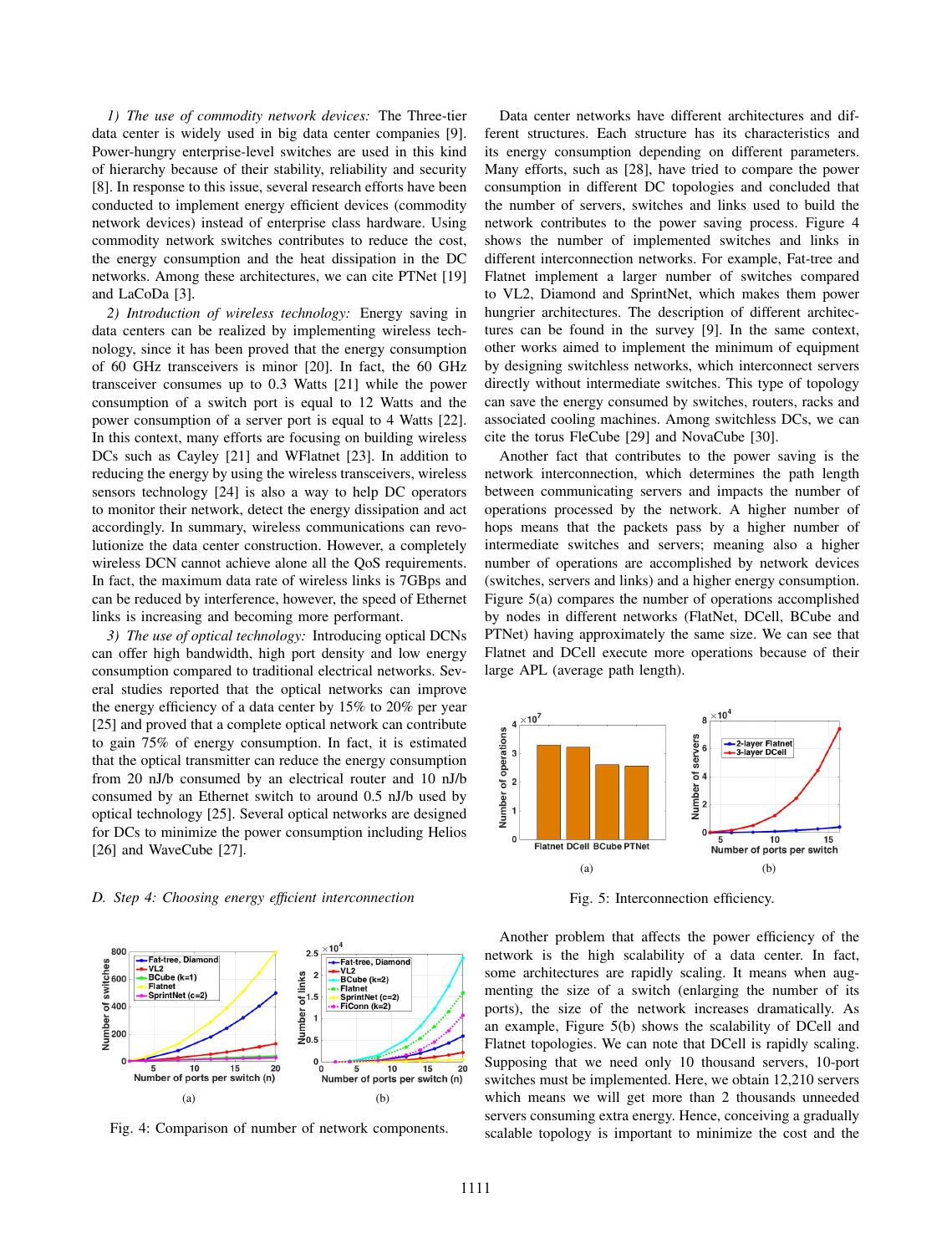energy consumption of the network. Authors in [2] proposed a parameterizable topology called PTNet where the scalability level is determined by a parameter s. To summarize, when conceiving the data center interconnection, three parameters should be considered to minimize the energy: (1) the number of implemented devices, (2) the average path length and (3) the gradual scalability.

## *E. Step 5: Implementing power-aware software and routing algorithms*

As mentioned in section II-D, the non-proportionality between the traffic load and energy consumption is a serious issue that faces the attempts to green the network. Many efforts stated that the traffic can be satisfied by only a subset of active components, and, the idle devices should be switched to a power-aware status. As an example, Figure 6 shows the increasing of servers load. The red nodes are the devices that receive or send data while the green nodes are the idle devices and can be set into an energy aware status. In this way, the energy proportionality can be achieved. Restricting the network to a subset of active devices and reducing the power consumption of the idle ones is called *dynamic power management*. Generally, four strategies are adopted for the dynamic power management: (1) Power-aware routing algorithms, (2) Dynamic voltage/frequency scaling, (3) Adaptive Link Rate and (4) Virtualization.



*1) Power-aware routing algorithms:* The traditional routing algorithms (e.g. shortest path routing) contribute to worsen the power consumption issue inside a data center since they are not aware of the workload distribution and the utilization of different devices. Hence, designing a power-aware routing is an important step towards a green network. One of the most known power-aware routing algorithm is ElasticTree [31]. ElasticTree targets to find the minimum subset of the network which should be kept active and the set of network devices that are unused and can be shut down. The ElasticTree consists of three modules run in real-time: (1) The optimizer module: it defines the devices contributing in the traffic matrix; (2) The routing module: it calculates the shortest packets routes; (3) The power control module: it is responsible for adjusting the state of devices (on, off). Another power-aware algorithm is the vital nodes approach [10] which suggests not to calculate the best routing paths in real-time when receiving the traffic pattern. Instead, the network is abstracted to a graph and vital nodes in this graph are calculated once, using different methods (betweenness, closeness, degree, etc). At a given time t, when the traffic matrix is received, only the vital nodes are kept active. These approaches proved to reduce more than 20 % of energy consumption.

*2) Dynamic voltage/frequency scaling (DVFS):* This approach focuses on lowering the speed or the frequency of the networking devices to minimize their energy consumption. In this way, dynamic scaling allows to achieve the proportionality between power consumption and the supply voltage/frequency. The authors in [32] propose to reduce the energy consumption using the CPU DVFS and an energy aware task scheduling. The idea is to consolidate the tasks into a minimum number of processors and run these processors at their optimal frequencies. Thus, a large number of devices will stay idle and can be switched to a lower state. Two steps are proposed: (1) The energy aware task allocation: this step manages the tasksto-processors allocation that achieves the minimum of energy consumption while respecting the QoS requirements; (2) Local task migration: When a task is completed in the allocated processor, two measures can be taken: either the frequency will be adjusted or tasks from other processors migrate to this available processor.

*3) Adaptive Link Rate (ALR):* Measurements in [33] showed that 10 Gbps Ethernet link consumes from 10 to 20 Watts more energy than 100 Mbps link. Also, experiments confirmed that the idle and fully utilized links consume approximately the same energy. Hence, these observations present an opportunity to save an important amount of energy by lowering the data rate during low traffic loads. The ALR approach intends to use different link data rates (10 Mbps, 100 Mbps, 1 Gbps, and 10 Gbps) by switching between them. Authors in [34] propose an ALR mechanism (presented in Figure 7). The idea is to attribute the responsibility of detecting the need to increase or decrease the data rate to the end of each link (ports). In case of change need, the end of the link sends an ALR REQUEST (goto high or goto low) to the link receiving partner. The link receiving partner can acknowledge the reception with either ALR ACK (agree) or ALR NACK (refuse) depending on the required QoS. Two thresholds are introduced; qLow and qHigh. If the port buffer queue length exceeds qHigh, the data rate should be upgraded. If the buffer decreases under qLow, the data rate can be lowered if the two sides agree.



Fig. 7: The adaptive link rate approach.

*4) Optimizing energy using Virtualization:* Several years ago, virtualization was used as an environment to test servers. However, recently, researchers have given the network virtualization great attention since it has been an adapted technique in data centers. The virtualization technology is based on creating multiple virtual machine (VM) instances on a single physical server [35]. Since the under-utilization of the network and the non-proportionality between the traffic load and the energy consumption are the major causes of energy waste,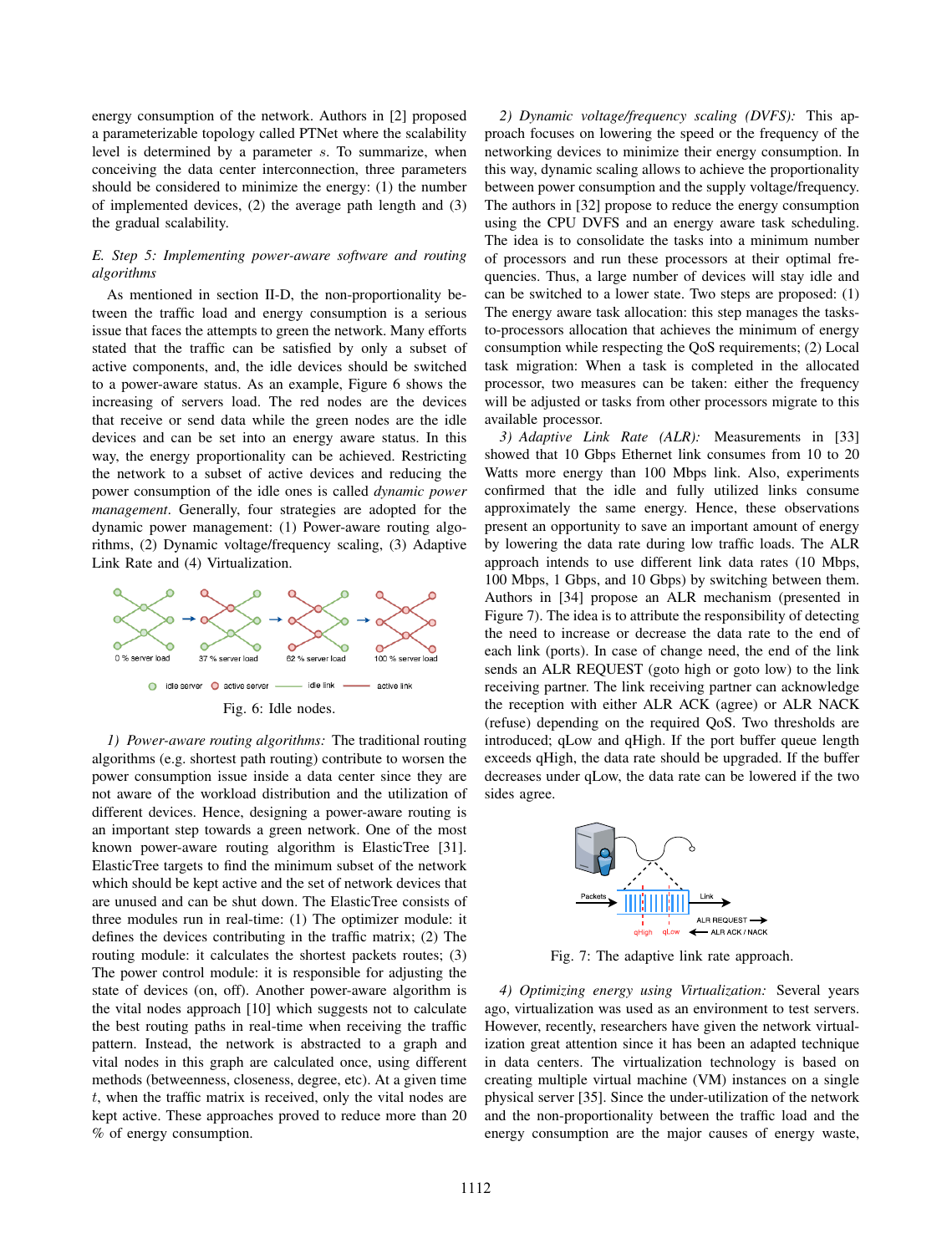virtualization can be an important technique to consolidate the traffic load, improve the resource utilization and achieve energy efficiency. The general idea is to transfer virtual machines (migration) and map them to a set of servers (allocation), then, assign to them the resources and services requested by the clients. In this way, the workload is consolidated in a set of servers (consolidation) to maximize their utilization and the idle machines can be shut down, which leads to a great energy saving. Figure 8 presents the virtualization concept. An optimal VM management (migration, allocation and consolidation) is needed to accomplish the best performance and power saving.



Several efforts are conducted to optimally solve many key challenges: (1) Where to migrate the VMs to maximize the utilization of devices while minimizing the migration time overhead; (2) How to monitor the network to respect the Service Level Agreement (SLA) fixed by the client while saving the maximum of energy; (3) How to ensure the independence of the virtual machines from their physical machine. Among these efforts, we can cite [36] and [37].

# IV. SUMMARY AND DISCUSSION

To effectively and comprehensively address the energy problem in huge data centers, we should adopt a holistic approach that takes into consideration all the problems causing energy inefficiency in a DC environment. It means, to green a data center, one or a combination of the following approaches should be considered:

- Clean energy sources: this can be accomplished by reducing the energy cost and impact on the environment using *renewable sources of energy*. This approach faces several challenges including the location of the data center, the randomness of the weather, the space for energy farms, the availability of a budget to build these farms and the possibility of buying clean energy.
- Clean cooling and heat disposal: by reducing the cost of cooling which is burdening the electricity bills of DCNs. In addition to the location of the DC, this approach depends on the space in the building to implement equipment that use the outside sources to cool the inside infrastructure. Then, a budget should be planned for the new infrastructure or the heat sensors.
- Efficient equipment and interconnection: by implementing energy efficient components, servers and switches, energy consumption can be reduced. However, this approach depends on the applications and operations hosted in the DC since some of them need high-performance

machines. These machines are not necessarily energy friendly. Also, some DCs are being built with containerized architecture, which constrains the implementation of several energy-efficient topologies such as wireless/optical networks.

• Power-aware algorithms: accomplished by reducing the under-utilization problem and aligning the energy consumption with the traffic load. This approach depends on the QoS and reliability requirements of the applications. In fact, unlike the hardware solutions that work on fine time granularities (milliseconds to seconds), software solutions operate at coarser granularities (seconds to hours) [38]. Therefore, the energy efficiency is inversely proportional with the optimal performance. In other words, power-aware algorithms add time overhead to calculate idle nodes or migrate VMs, which cannot always be implemented in real-time. Hence, data center owners should evaluate their business needs and study if their applications truly require 24/7 accessibility, and then they can sacrifice wisely in terms of performance in order to be green.

Implementing all these approaches is every business owner's dream, however, this is not evident. Business owners need to evaluate their needs and outline their (1) aims, objectives and constraints, (2) budgets, (3) scope and time granularities, (4) customer's QoS requirements, (5) available equipment and possibility to enhance, change or add new hardware, (6) tolerance of devices for the frequency/voltage scaling or to be switched to on/off status (6) global and local resource management, (7) plans and possible actions and (8) monitors to observe the progress and achievements.

After highlighting these points, two strategies can be adopted:

- Incremental strategies: In this strategy, the enterprise already has its infrastructure and cannot invest a big budget to restructure its DC. So, it only adds some simple measures to achieve moderate green goals. These measures can include switching off idle devices, optimizing the DC temperature, voltage/frequency scaling, etc. The aforementioned approaches are easy to implement and have negligible costs.
- Strategic strategies: In this strategy, the enterprise conducts an audit of its infrastructure, buildings, location and weather and then develops a greening plan addressing several aspects. For example, new networking devices and technologies can be implemented, clean cooling systems can be built and new interconnections can be adopted. In addition, deeper measures can be used such as carbon filters, refurbishing and reusing old computers, etc.

# V. CONCLUSION

The design of green data center networks has gathered the attention of industry and academia because of its environmental and financial impact. In this context, extensive research has been conducted to minimize the power consumption and carbon emission of the network infrastructure. This survey presents a specification guide to build an energy efficient data